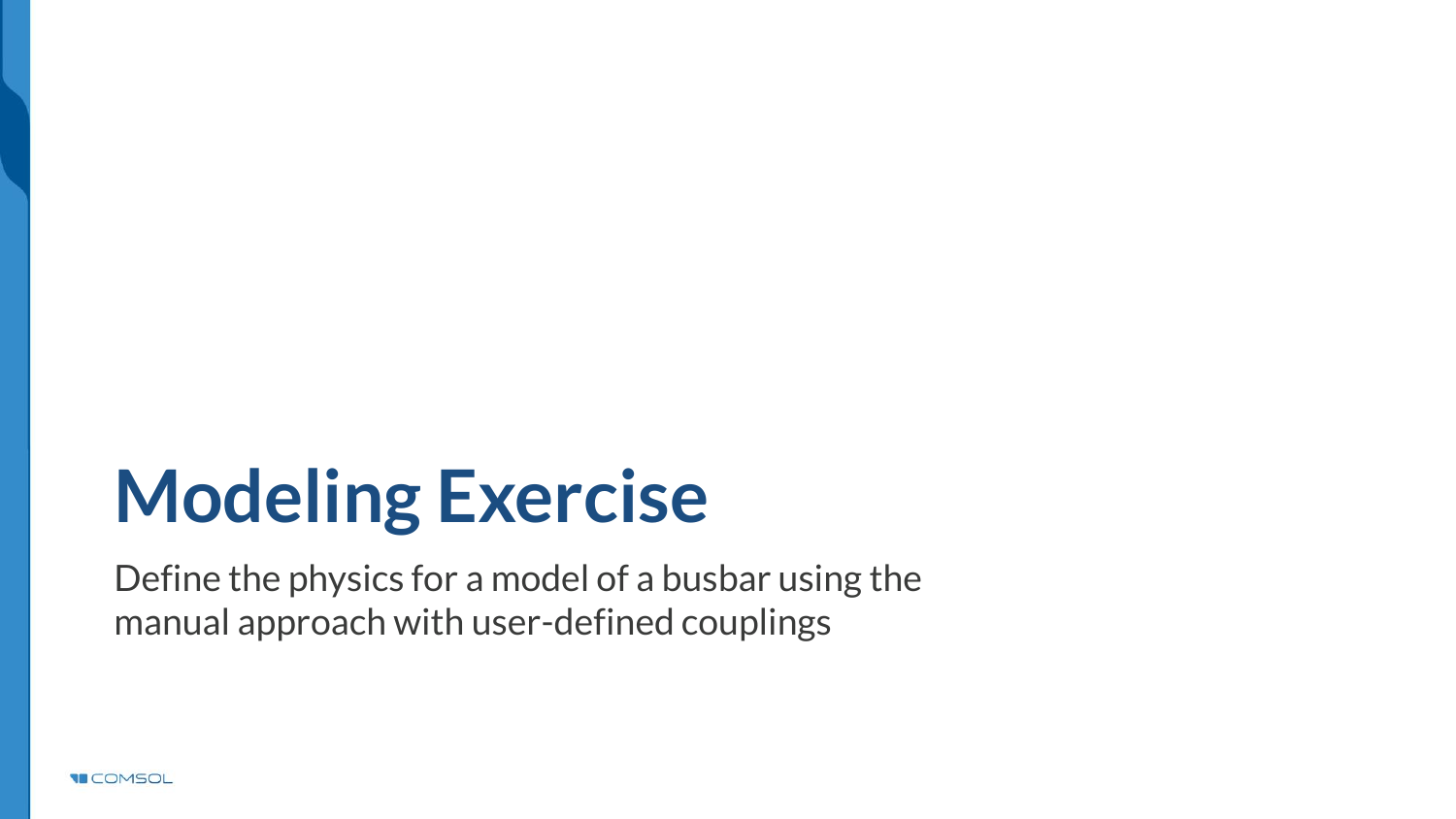#### **Introduction**

- $\blacksquare$  This model exercise demonstrates the concept of multiphysics modeling in COMSOL Multiphysics®
- $\blacksquare$  Define the physics for the model using the manual approach with user-defined couplings
	- Add and define the physics for the *Electric Currents* interface, followed by the *Heat Transfer in Solids* interface, and then manually couple the physics to simulate resistive heating using a *Heat Source* domain feature with an expression that defines the resistive losses
		- Enables you to manually implement couplings between physics interfaces for which no coupling features are available
- $\blacksquare$  Important information for setting up the model can be found in the Model Specifications slide
	- $\overline{\phantom{a}}$  Refer to this when building the model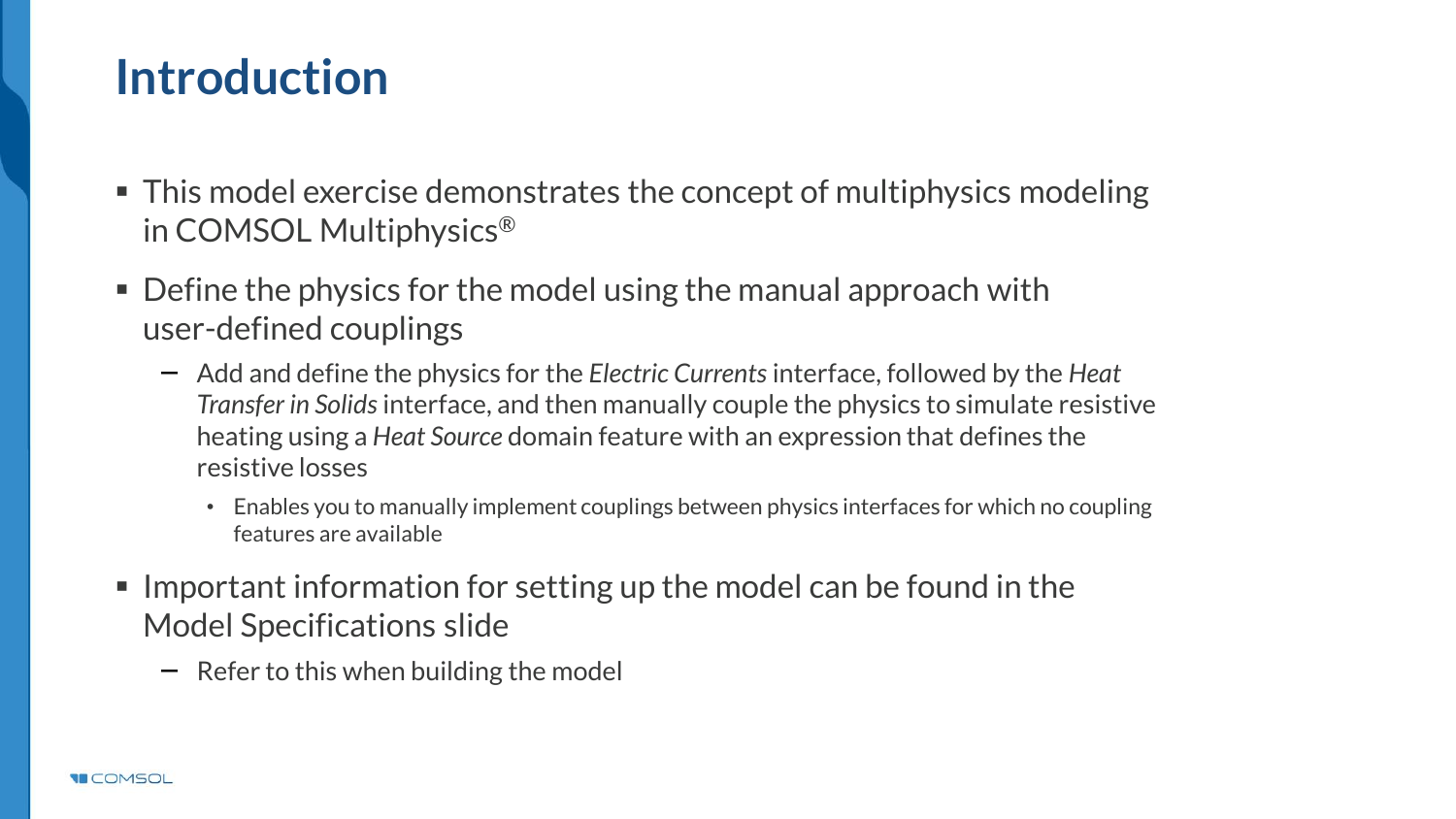### **Model Overview**

- $\blacksquare$  A voltage difference is applied between titanium bolts at opposite ends of a copper busbar
	- $-$  This is an unwanted mode of operation of the busbar and its effect is assessed
- The voltage difference induces a current flow, causing the temperature of the busbar to rise
	- $-$  An instance of the Joule heating effect
- The busbar is cooled via natural, or free, convection
	- Modeled using a *Heat Flux* boundary condition
- Results include the electric potential and temperature distribution
	- $-$  Plot of the current density of the busbar assembly is manually generated

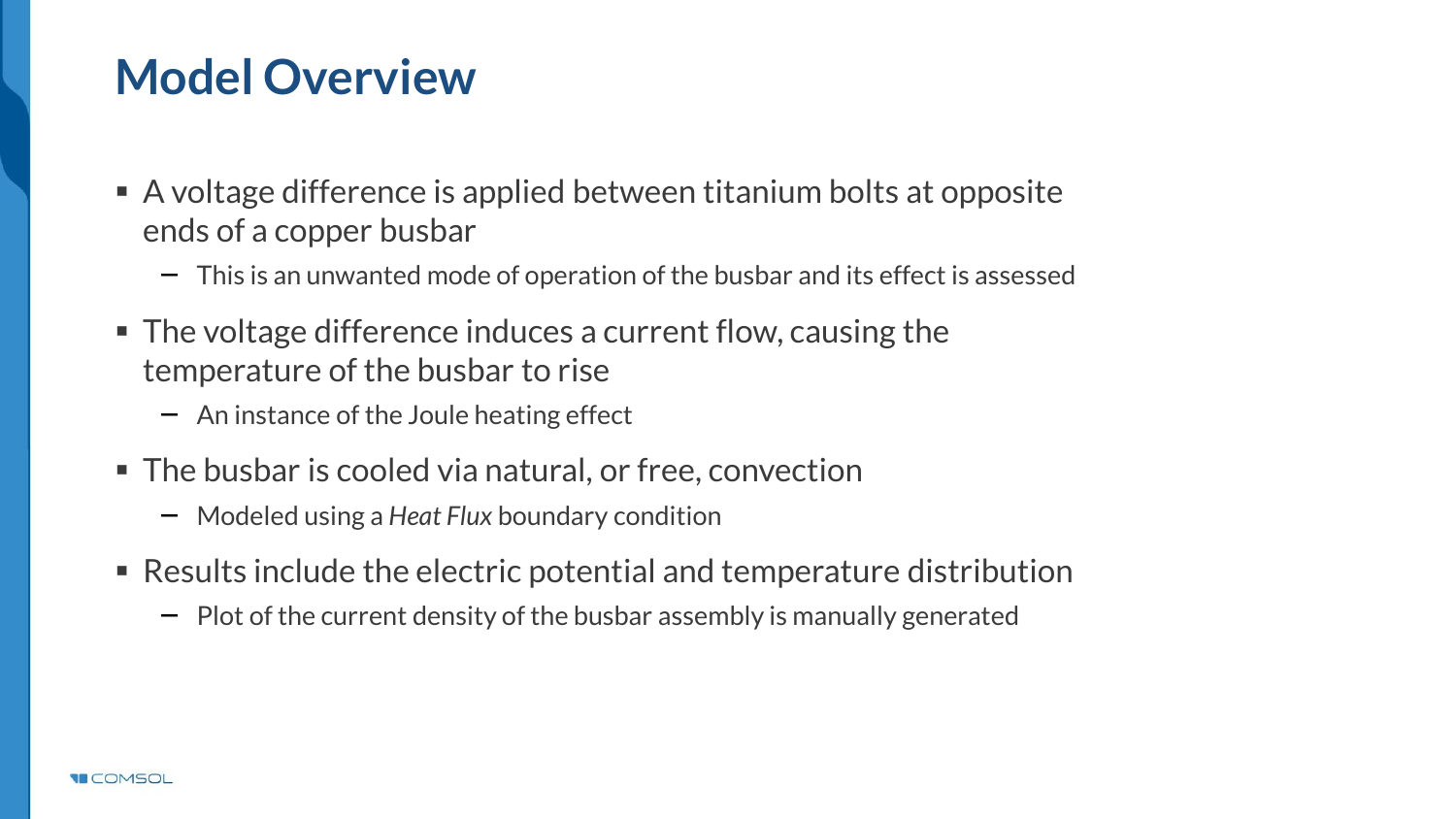#### **Model Specifications**



**VICOMSOL**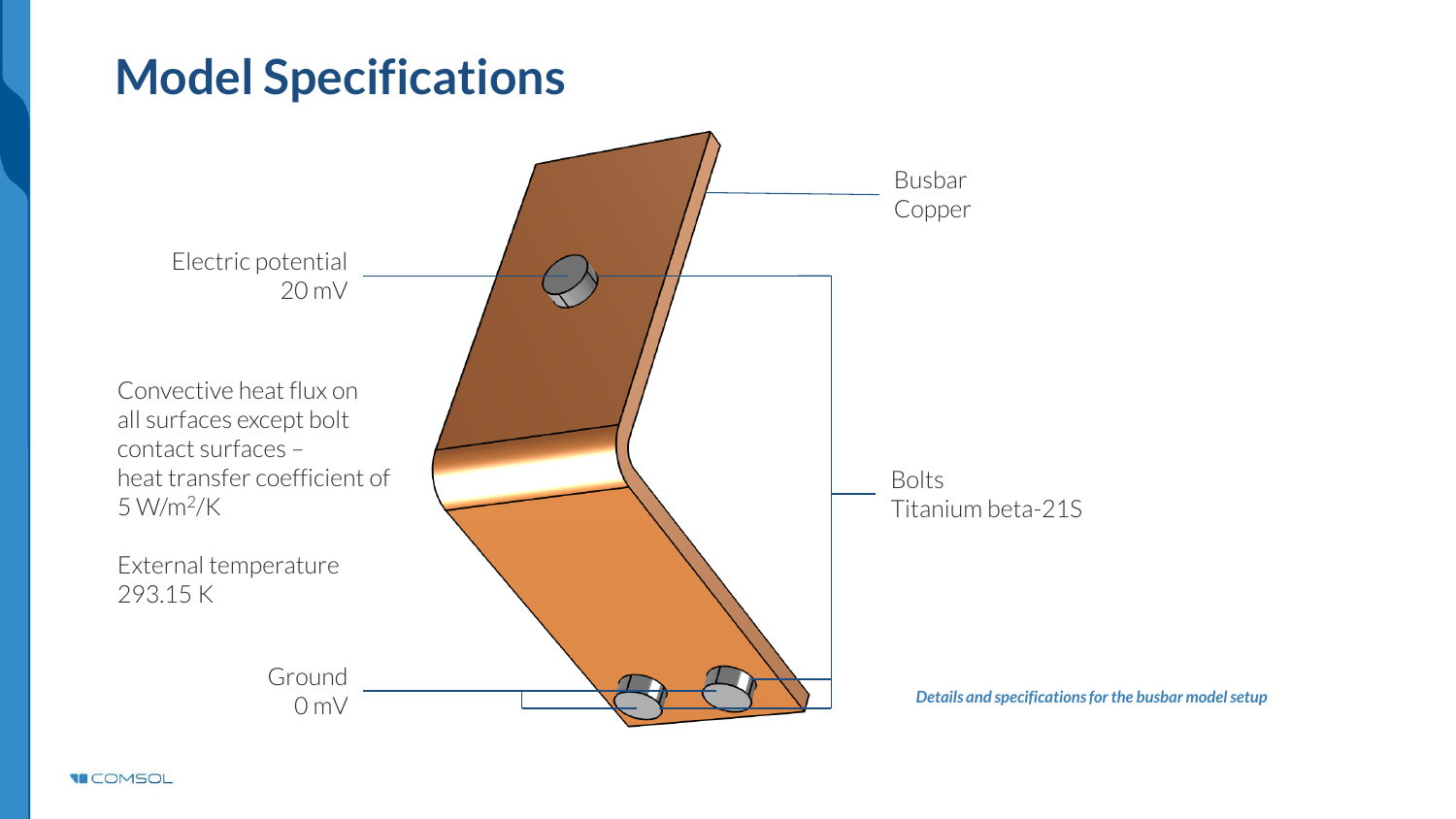# **Manual Approach with User-Defined Couplings**

Define the physics for the model using user-defined multiphysics couplings

#### **Procedure:**

- 1. Add the physics interface
- 2. Define the physics settings
- 3. Repeat steps 1 and 2 for each subsequent physics interface
- 4. Define the multiphysics couplings

*The model tree for the busbar tutorial model when the manual approach with user-defined couplings has been used*



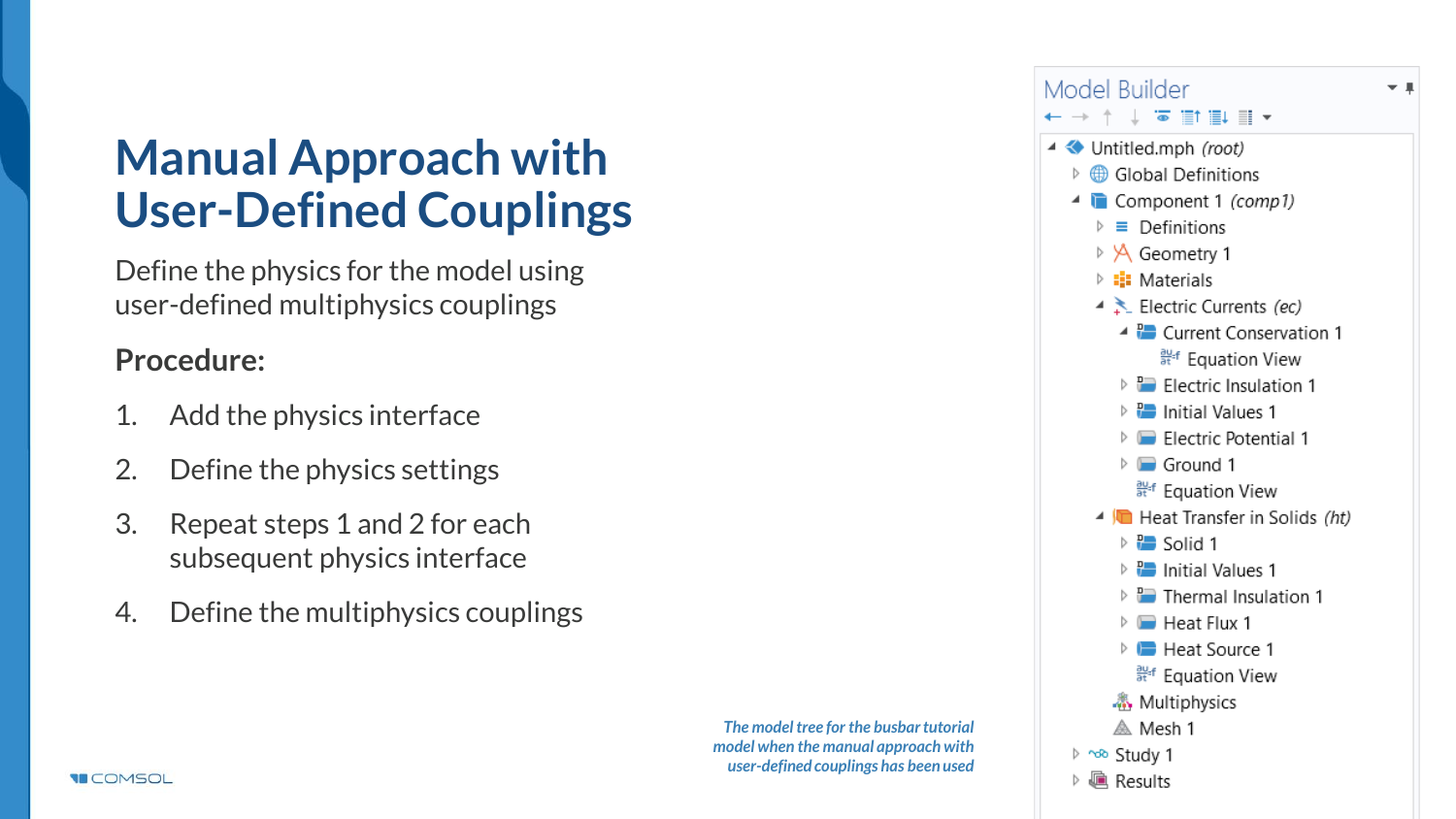# **Modeling Workflow**

An outline of the steps used to set up, build, and compute this model to complete this modeling exercise is provided here:

- 1. Set up the model
- 2. Import geometry
- 3. Assign materials
- 4. Define the physics
	- Add *Electric Currents* interface
	- Add *Heat Transfer in Solids* interface
	- Implement user-defined multiphysics coupling
- 5. Build the mesh
- 6. Run the study
- 7. Postprocess results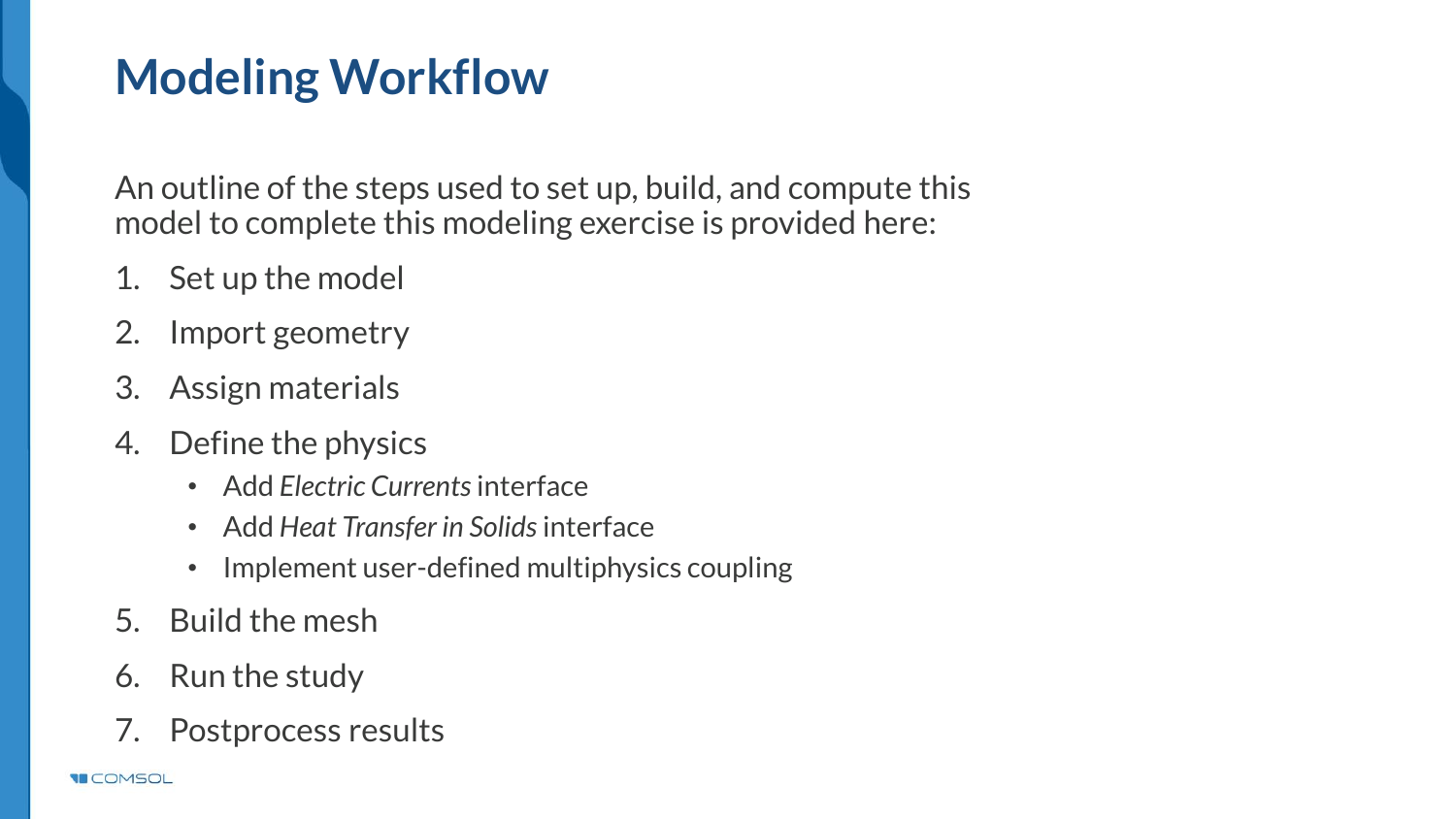### **Model Setup**

- Open the software
- Choose a *Blank Model*
- Add a 3D model component

| New                                                       |           |                        |                                          |  |  |  |
|-----------------------------------------------------------|-----------|------------------------|------------------------------------------|--|--|--|
| ⊗<br>Model<br>Wizard                                      |           |                        |                                          |  |  |  |
| 3<br><b>Blank Model</b>                                   |           | Application<br>Builder | Add<br>Select<br>Component - Component - |  |  |  |
|                                                           |           | 3D                     |                                          |  |  |  |
|                                                           | æ         |                        | 2D Axisymmetric                          |  |  |  |
| Screenshots of the steps performed<br>to set up the model | $\bullet$ | 2D                     |                                          |  |  |  |
|                                                           | p         |                        | 1D Axisymmetric                          |  |  |  |
|                                                           |           | 1D                     |                                          |  |  |  |
|                                                           | ٠         | 0D                     |                                          |  |  |  |
|                                                           | 呍         |                        | Insert Components from Model             |  |  |  |

**VICOMSOL**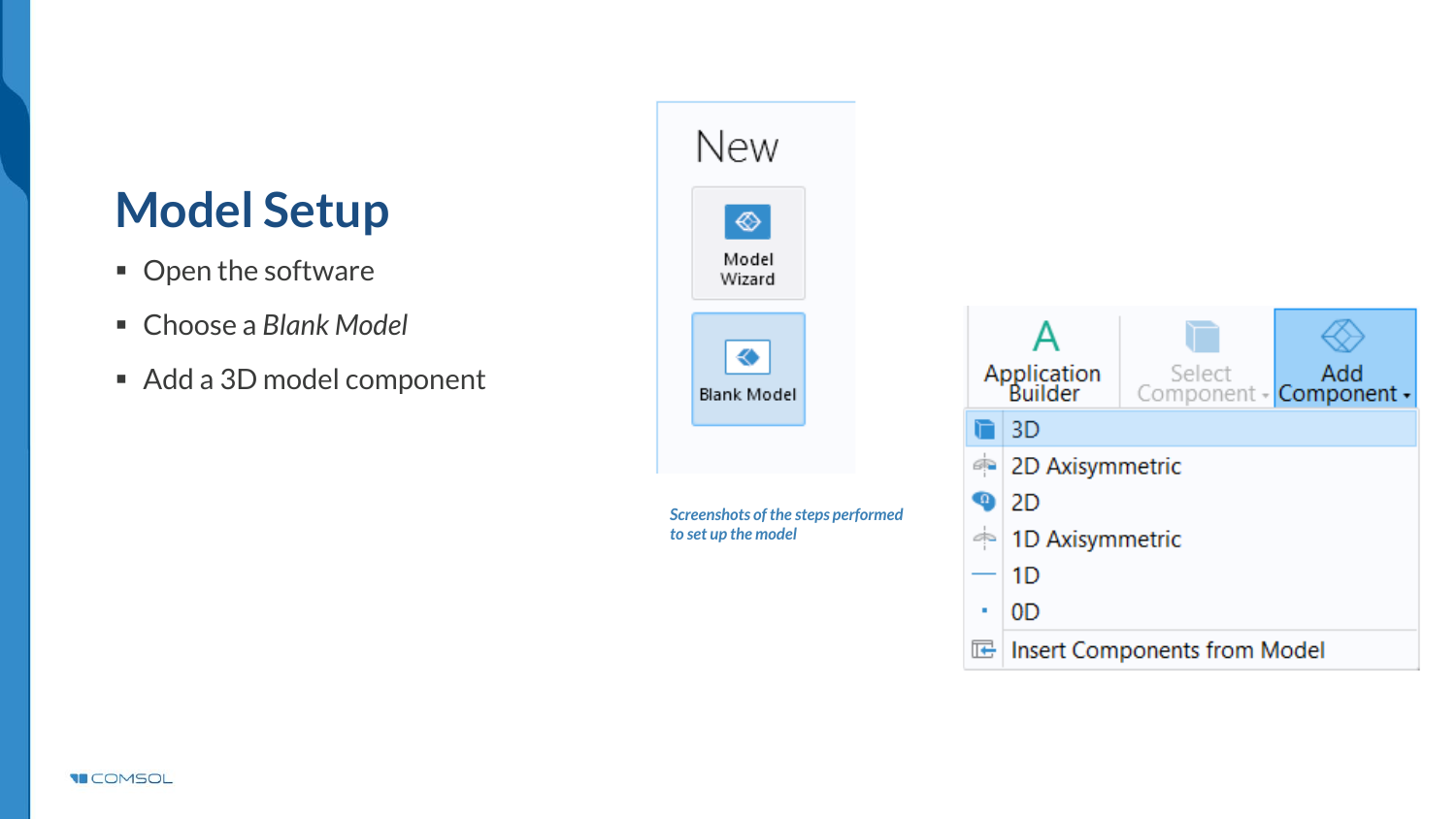# **Import Geometry**

- Download the geometry file *busbar.mphbin*
- **Import the geometry**
- Build *Form Union* operation to finalize the geometry



*The* **Import** *button used and the busbar model geometry*

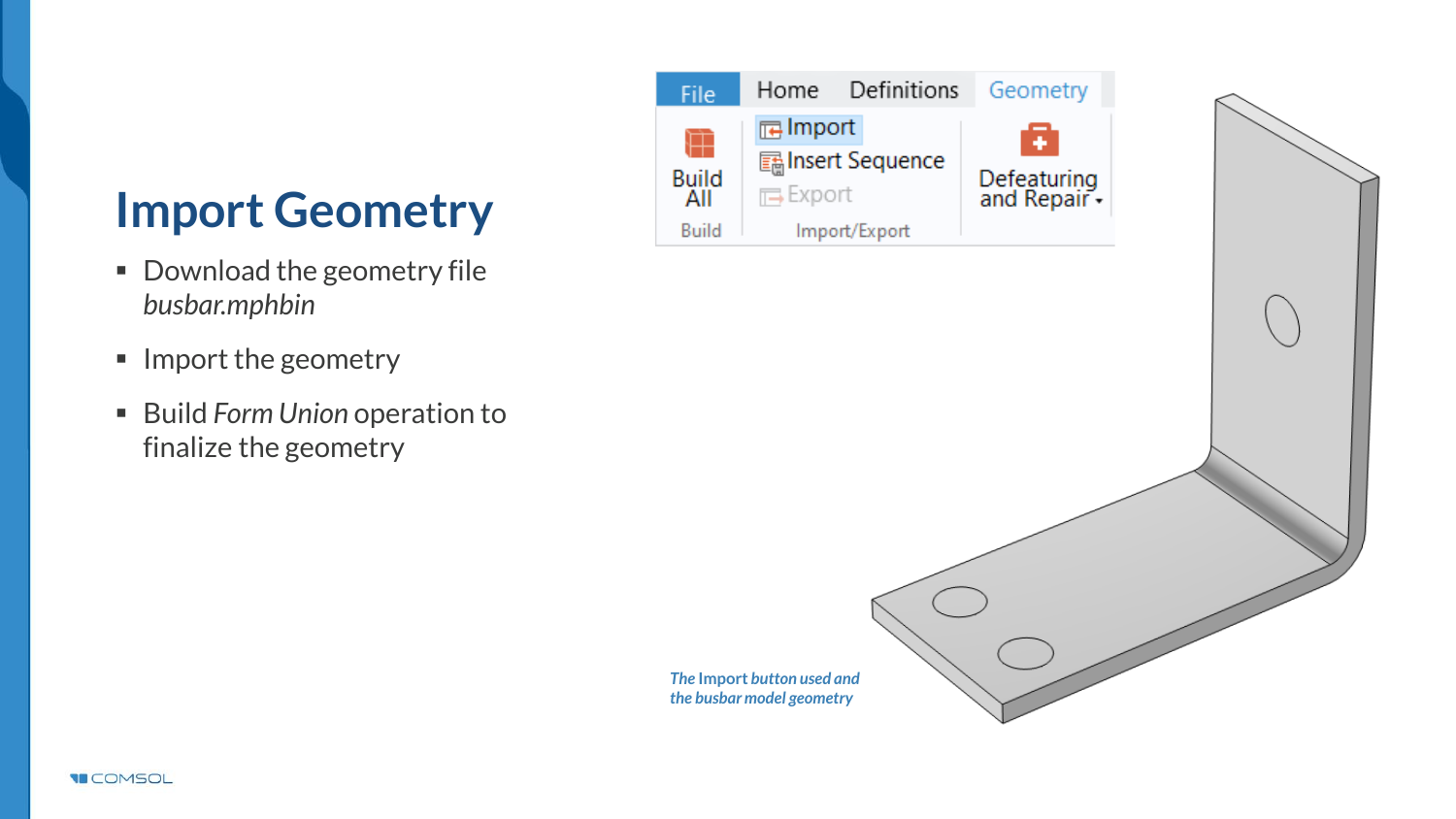# **Assign Materials**

- Busbar
	- Apply *Copper*
- Bolts
	- Apply *Titanium beta-21S*



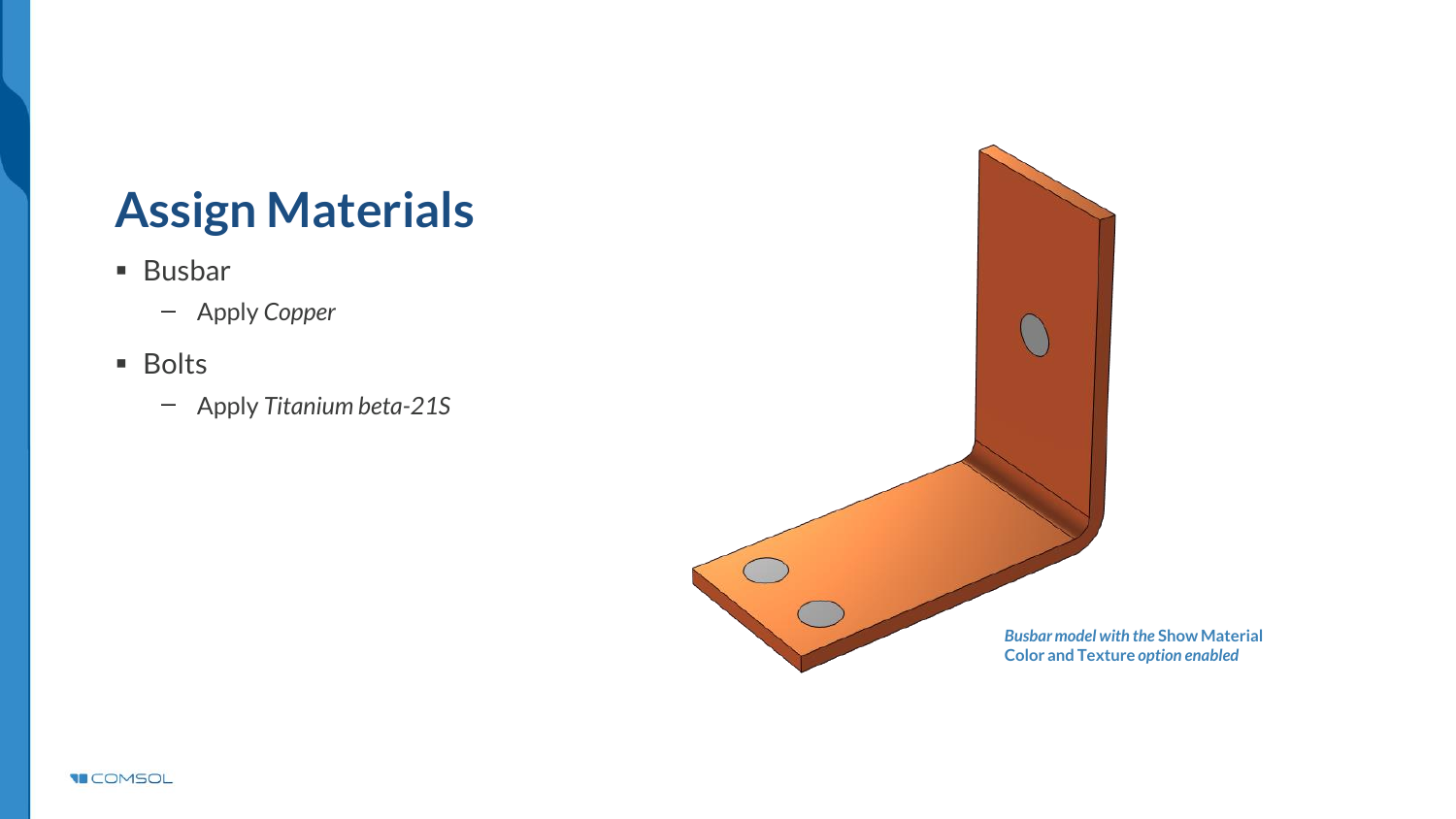#### **Manual Approach with User-Defined Couplings**

Define the physics for the model using user-defined multiphysics couplings

#### **Procedure:**

- 1. Add the physics interfaces
	- *Electric Currents*  $\equiv$
	- *Heat Transfer in Solids*  $\overline{\phantom{0}}$
- 2. Define the physics settings
- 3. Repeat steps 1 and 2 for each subsequent physics interface
- 4. Define the multiphysics couplings
	- *Heat Source* domain feature  $\overline{\phantom{a}}$

|                                                                             | Model Builder                                              |  |
|-----------------------------------------------------------------------------|------------------------------------------------------------|--|
|                                                                             | ╶ <sup></sup> ╴↑ ↓ ☞ ≣↑ ≣↓ ≣▍▼                             |  |
|                                                                             | ▲ ◆ Untitled.mph (root)                                    |  |
|                                                                             | <b>6</b> Global Definitions<br>▷                           |  |
|                                                                             | $\triangleq$ Component 1 (comp1)                           |  |
|                                                                             | $\equiv$ Definitions<br>Þ                                  |  |
|                                                                             | ▷ A Geometry 1                                             |  |
|                                                                             | ▷ :: Materials                                             |  |
|                                                                             | Electric Currents (ec)                                     |  |
|                                                                             | ▲ P Current Conservation 1                                 |  |
|                                                                             | <sup>쁥</sup> Equation View                                 |  |
|                                                                             | $\triangleright$ $\blacksquare$ Electric Insulation 1      |  |
|                                                                             | $\triangleright$ <b>P</b> Initial Values 1                 |  |
|                                                                             | Electric Potential 1                                       |  |
|                                                                             | $\triangleright$ $\blacksquare$ Ground 1                   |  |
|                                                                             | <sup>쁥</sup> Equation View                                 |  |
|                                                                             | ▲ I Heat Transfer in Solids (ht)                           |  |
|                                                                             | $\triangleright$ <b>in</b> Solid 1                         |  |
|                                                                             | $\triangleright$ $\stackrel{\text{p}}{=}$ Initial Values 1 |  |
|                                                                             | $\triangleright$ $\blacksquare$ Thermal Insulation 1       |  |
|                                                                             | $\triangleright$ $\blacksquare$ Heat Flux 1                |  |
|                                                                             | $\triangleright$ $\blacksquare$ Heat Source 1              |  |
|                                                                             | <sup>强:</sup> Equation View                                |  |
|                                                                             | <b>卷</b> Multiphysics                                      |  |
| The model tree for the busbar tutorial                                      | 盒 Mesh 1                                                   |  |
| model when the manual approach with<br>user-defined couplings has been used | <sup>⊳</sup> ^® Study 1                                    |  |
|                                                                             | <b>■</b> Results                                           |  |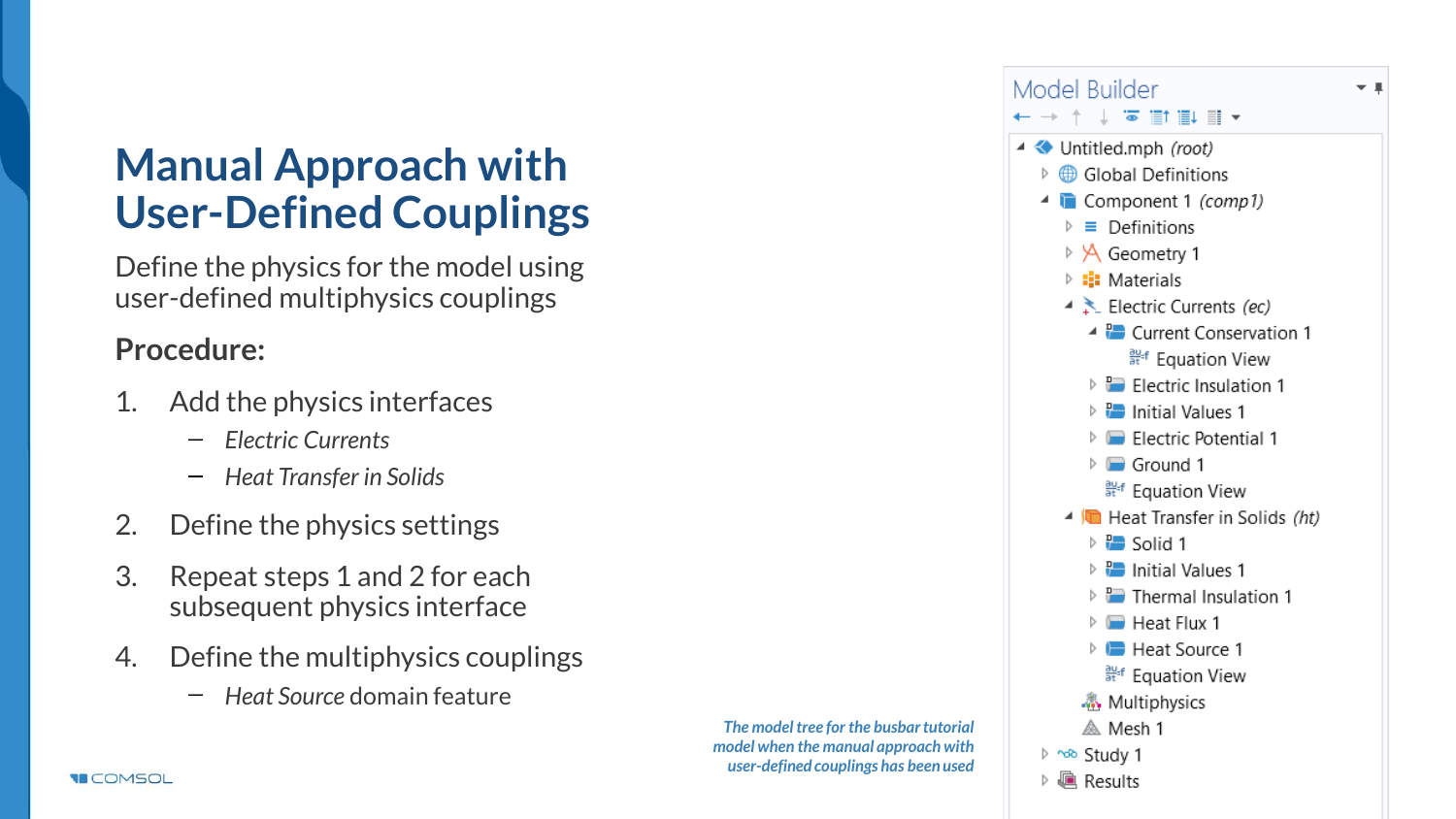#### PHYSICS SETTINGS **Electric Currents**

- $\blacksquare$  Active in all domains
- Add *Electric Potential* boundary condition\*
	- Defines an electric potential on the surface
- Add *Ground* boundary condition
	- $-$  Defines zero potential on the surface





*Geometry selection for the* **Electric Potential** *(left) and* **Ground** *(right) boundary conditions* 

\* = Refer to model specifications for values

**VICOMSOL**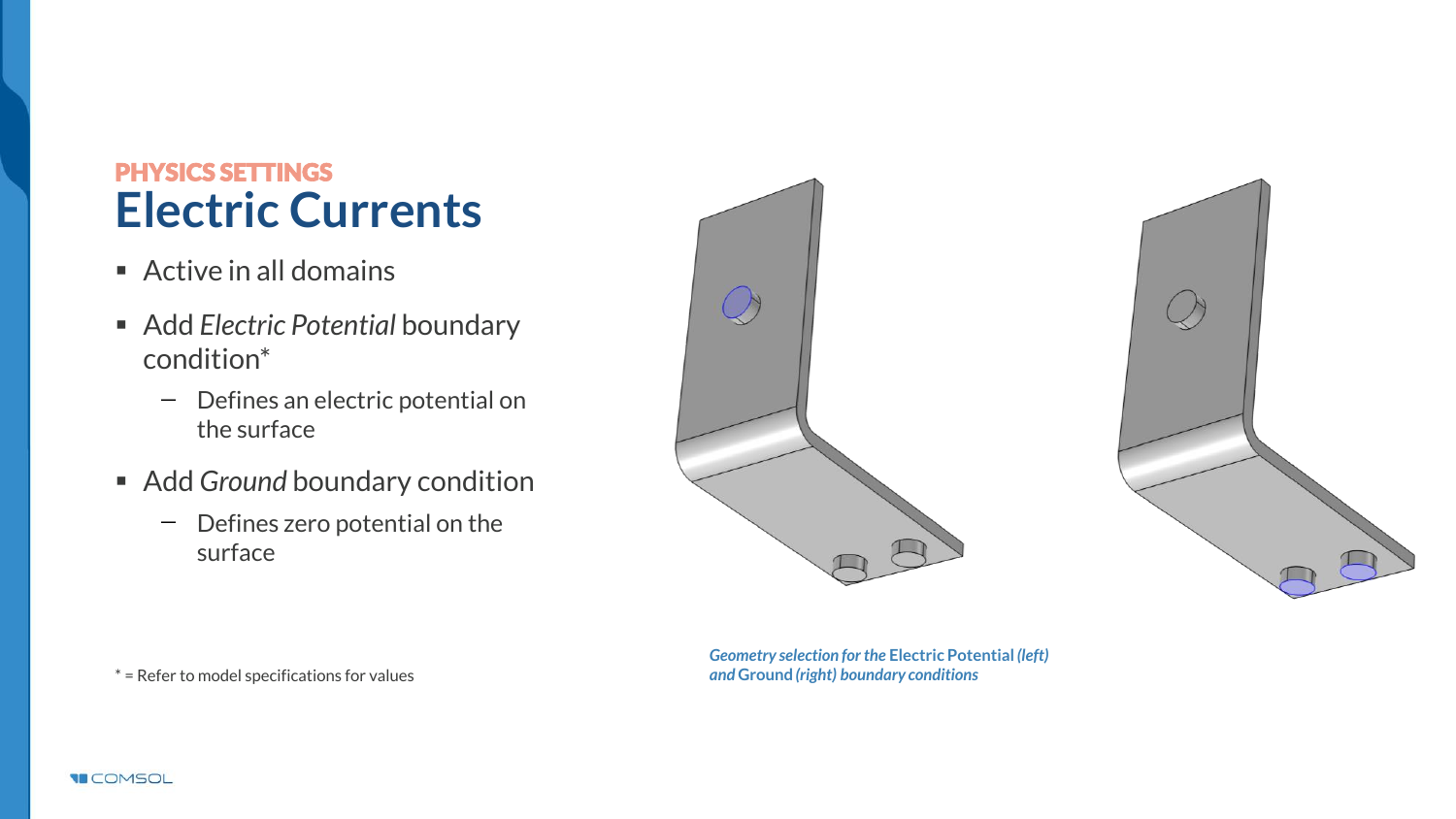#### **PHYSICS SETTINGS Heat Transfer in Solids**

- $\blacksquare$  Active in all domains
- Add *Heat Flux* boundary condition\*
	- Convective heat flux
	- Defines heat transfer from the  $\overline{\phantom{m}}$ device to the surrounding air, naturally occurring
- Add *Heat Source* domain feature
	- Defines heat generation within  $\overline{\phantom{0}}$ the domain
	- Used to map resistive losses as a  $\qquad \qquad$ heat source

\* = Refer to model specifications for values



**Flux** *boundary condition*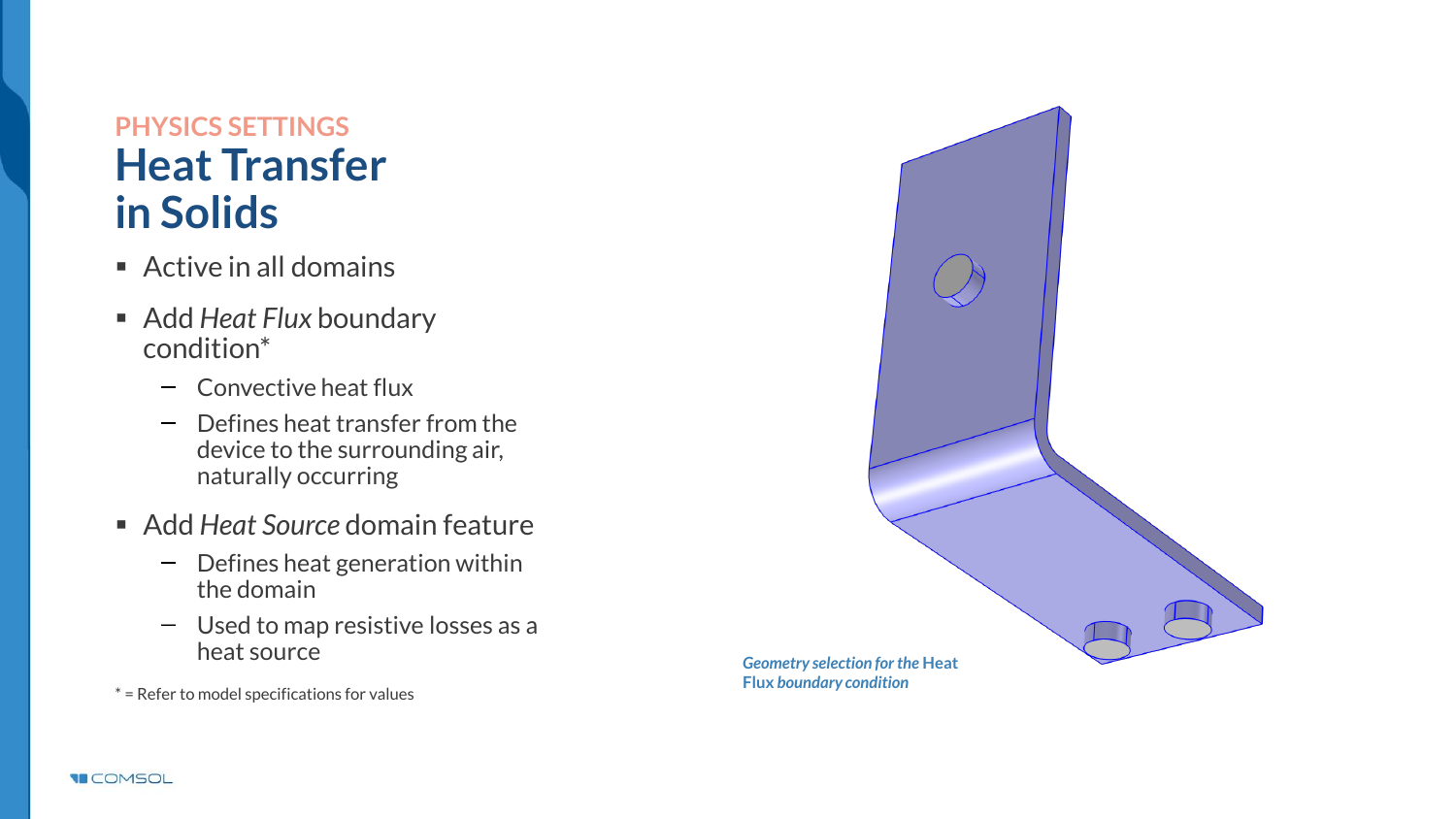#### MULTIPHYSICS SETTINGS **Electromagnetic Heating**

- Add *Heat Source* node
	- Active in all domains  $\overline{\phantom{m}}$
	- Choose *General source*
	- Enter expression that describes  $\overline{\phantom{0}}$ the appropriate quantity

*The* **Settings** *window for the*  **Heat Source** *node*

• Electric losses

| Model Builder<br>↑↓दााः ।                                                                          | Settings<br><b>Heat Source</b>                |                         |  |  |  |  |
|----------------------------------------------------------------------------------------------------|-----------------------------------------------|-------------------------|--|--|--|--|
| ▲ ◆ Untitled.mph (root)<br>$\triangleright$ $\bigoplus$ Global Definitions                         | Label: Heat Source 1                          | 肩                       |  |  |  |  |
| ▲ Component 1 (comp1)                                                                              | Domain Selection                              |                         |  |  |  |  |
| $\triangleright$ $\equiv$ Definitions<br>▷ A Geometry 1                                            | All domains<br>Selection:                     |                         |  |  |  |  |
| D :: Materials                                                                                     | q.<br>1<br>咱                                  | $\hspace{0.1mm} +$<br>- |  |  |  |  |
| Electric Currents (ec)<br><b>P</b> Current Conservation 1                                          | 2<br>ħ<br>3                                   | $\overline{\bullet}$    |  |  |  |  |
| <b>Electric Insulation 1</b>                                                                       | ٠ê<br>4                                       |                         |  |  |  |  |
| <b>Post</b> Initial Values 1                                                                       | 5                                             |                         |  |  |  |  |
| Electric Potential 1                                                                               | Override and Contribution<br>$\triangleright$ |                         |  |  |  |  |
| Ground 1<br>▲ I Heat Transfer in Solids (ht)<br>$\frac{p}{2}$ Solid 1<br><b>B</b> Initial Values 1 | Equation<br>$\triangleright$                  |                         |  |  |  |  |
|                                                                                                    | Material Type                                 |                         |  |  |  |  |
|                                                                                                    |                                               |                         |  |  |  |  |
| Thermal Insulation 1                                                                               | Material type:                                |                         |  |  |  |  |
| Heat Flux 1                                                                                        | Solid                                         |                         |  |  |  |  |
| Heat Source 1<br><b>&amp;Multiphysics</b>                                                          | <b>Heat Source</b>                            |                         |  |  |  |  |
| <sup>△</sup> Mesh 1                                                                                | ● General source                              |                         |  |  |  |  |
| <sup>⊳</sup> ^® Study 1                                                                            | User defined<br>$Q_0$                         |                         |  |  |  |  |
| <b>■</b> Results                                                                                   | 0                                             | $W/m^3$                 |  |  |  |  |
|                                                                                                    | ○ Linear source                               |                         |  |  |  |  |
|                                                                                                    | $Q_0 = q_s \cdot T$                           |                         |  |  |  |  |
|                                                                                                    | $\bigcirc$ Heat rate                          |                         |  |  |  |  |
|                                                                                                    | $Q_0 = \frac{P_0}{V}$                         |                         |  |  |  |  |
|                                                                                                    |                                               |                         |  |  |  |  |

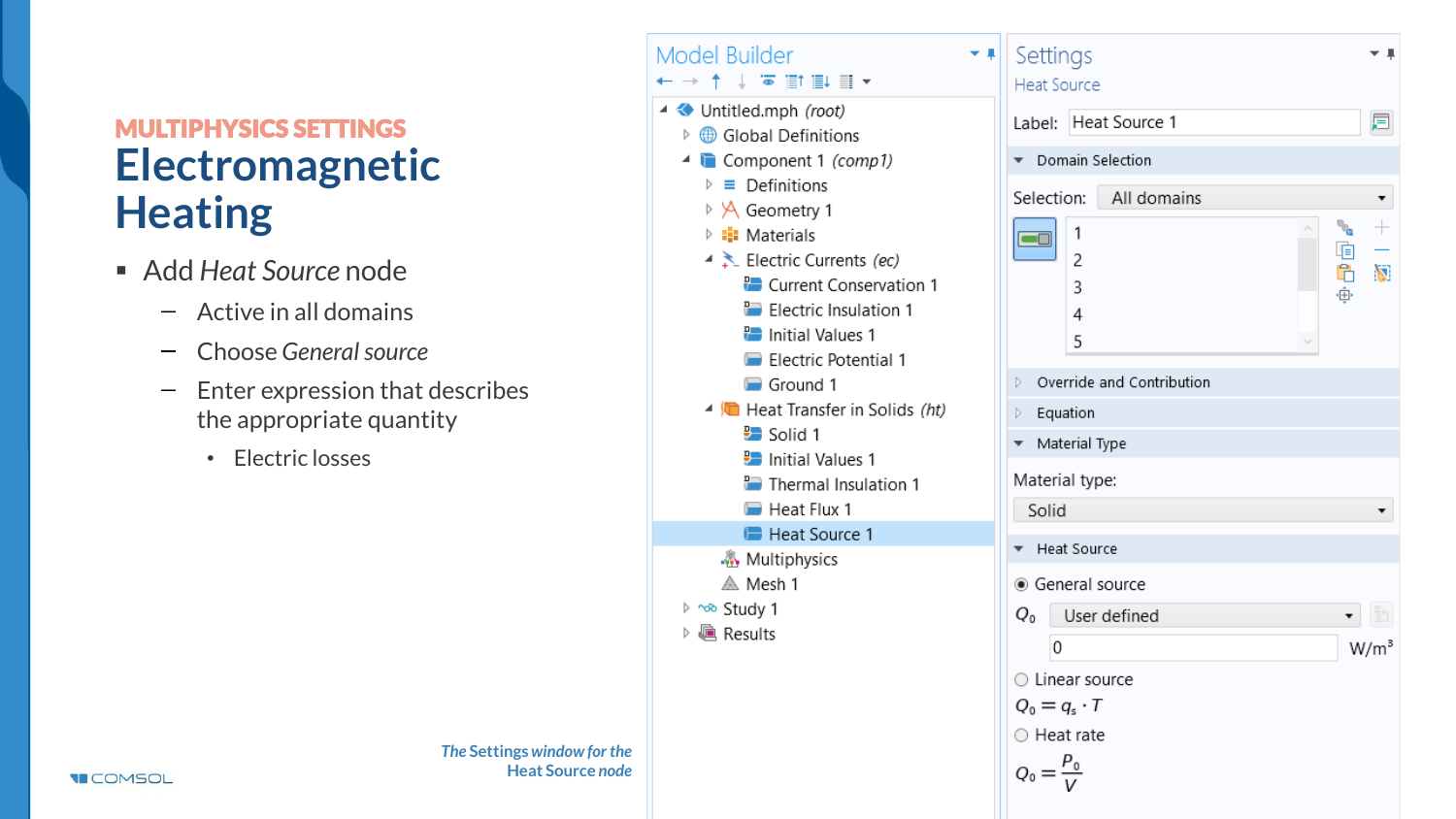#### MULTIPHYSICS SETTINGS **Electromagnetic Heating**

- Access predefined physics variables to formulate expression that defines the electric losses
	- Enable displaying *Equation View*   $\overline{\phantom{0}}$ nodes through the *Model Builder*  toolbar
	- Select *Equation View* node under the *Current Conservation* node



| Model Builder<br>す目目す                                                                                                                                                                                                                                                                                                                                                                                                                                                                                                                       |        | Settings<br><b>Equation View</b>                                             |                                                                                                                           |                                                          |                                                                                                                                                                                                                                                                       | $\mathbf{v}$ .           |
|---------------------------------------------------------------------------------------------------------------------------------------------------------------------------------------------------------------------------------------------------------------------------------------------------------------------------------------------------------------------------------------------------------------------------------------------------------------------------------------------------------------------------------------------|--------|------------------------------------------------------------------------------|---------------------------------------------------------------------------------------------------------------------------|----------------------------------------------------------|-----------------------------------------------------------------------------------------------------------------------------------------------------------------------------------------------------------------------------------------------------------------------|--------------------------|
| ▲ ◆ Untitled.mph (root)<br>$\triangleright$ $\oplus$ Global Definitions<br>Component 1 (comp1)<br>$\equiv$ Definitions<br>b.<br>▷ A Geometry 1<br><b>E:</b> Materials<br>Electric Currents (ec)<br>▲ <sup>2</sup> Current Conservation 1<br>art Equation View<br>$\triangleright$ $\blacksquare$ Electric Insulation 1<br><b>D</b> Initial Values 1<br><b>Electric Potential 1</b><br>$\triangleright$ $\blacksquare$ Ground 1<br>₩ Equation View<br>▶ I Heat Transfer in Solids (ht)<br>Multiphysics<br><sup>▲</sup> Mesh 1<br>▷ ■ Results |        | eь<br>Label: Equation View<br>$\bullet$ Study                                |                                                                                                                           |                                                          |                                                                                                                                                                                                                                                                       |                          |
|                                                                                                                                                                                                                                                                                                                                                                                                                                                                                                                                             |        | Show equation view assuming:                                                 |                                                                                                                           |                                                          |                                                                                                                                                                                                                                                                       |                          |
|                                                                                                                                                                                                                                                                                                                                                                                                                                                                                                                                             |        | No study                                                                     |                                                                                                                           |                                                          |                                                                                                                                                                                                                                                                       | $\overline{\phantom{a}}$ |
|                                                                                                                                                                                                                                                                                                                                                                                                                                                                                                                                             |        | variables                                                                    |                                                                                                                           |                                                          |                                                                                                                                                                                                                                                                       |                          |
|                                                                                                                                                                                                                                                                                                                                                                                                                                                                                                                                             | ▸<br>g | Name<br>ec.Oh<br>ec.Orh<br>ec.tEz<br>ec.tEy<br>ec.tEx<br>ec.rhoas<br>$D = 1$ | Expression<br>ec.Orh<br>ec.Jx*ec.Ex+ec.Jv*ec.Ev+ec.Jz*ec.Ez<br>$-VTz$<br>-VTy<br>$-VTx$<br>-ec.dnx*down(ec.Dx)-ec.dny*dow | Unit<br>$W/m^3$<br>V/m<br>V/m<br>V/m<br>C/m <sup>2</sup> | Description<br>W/m <sup>3</sup> Volumetric loss density, electromagnetic<br>Volumetric loss density, electric<br>Tangential electric field, z component<br>Tangential electric field, y component<br>Tangential electric field, x component<br>Surface charge density |                          |
|                                                                                                                                                                                                                                                                                                                                                                                                                                                                                                                                             |        | <b>Shape Functions</b>                                                       |                                                                                                                           |                                                          |                                                                                                                                                                                                                                                                       |                          |
|                                                                                                                                                                                                                                                                                                                                                                                                                                                                                                                                             |        | <b>Weak Expressions</b><br>Constraints                                       |                                                                                                                           |                                                          |                                                                                                                                                                                                                                                                       |                          |

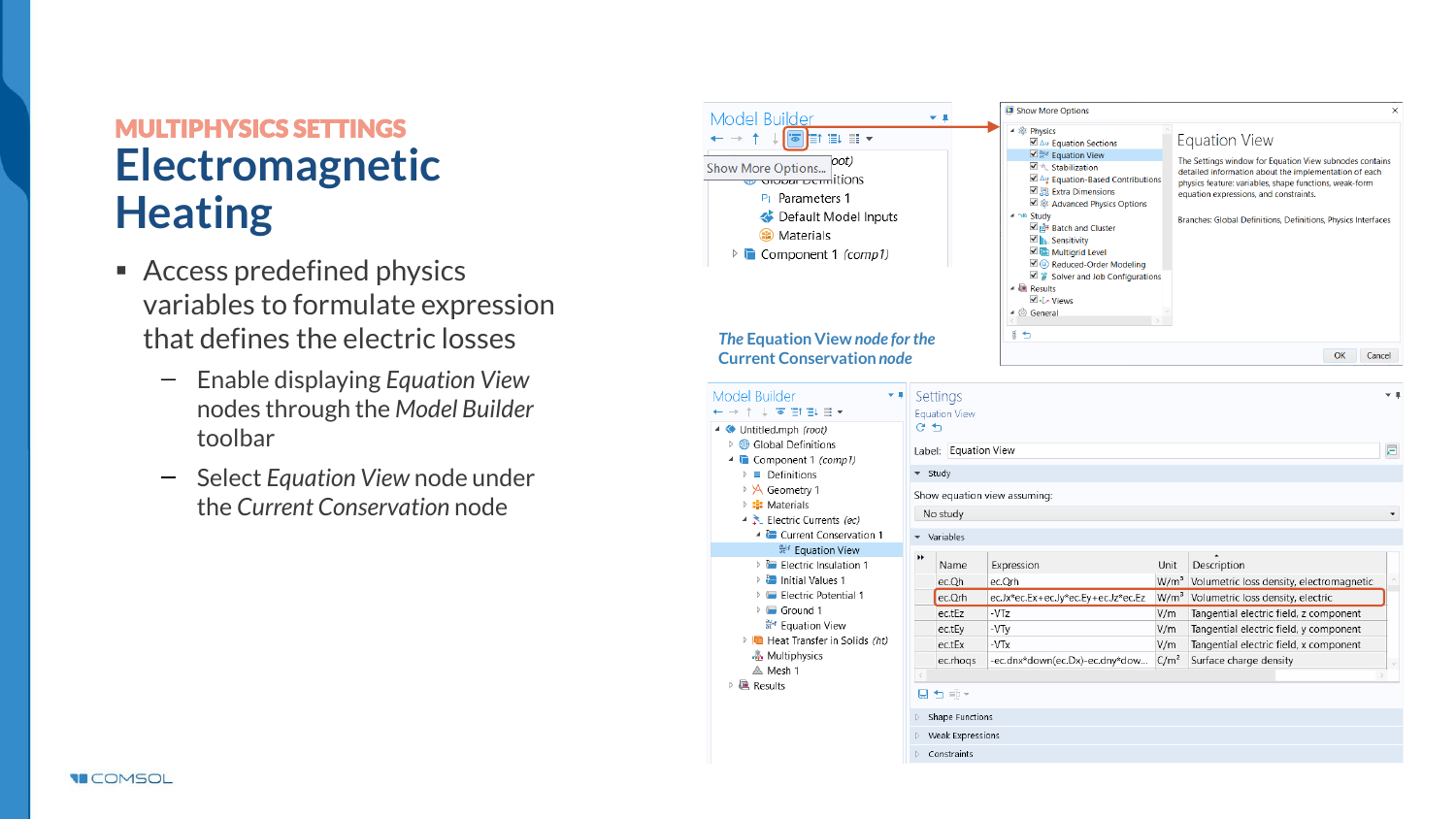#### MULTIPHYSICS SETTINGS **Electromagnetic Heating**

- Define the electric losses
	- Quantity is available as a predefined physics variable: *ec.Qrh*
	- $-$  For this model, the losses are the scalar product of the current density vector and electric field, you can enter expression:

*ec.Jx\*ec.Ex+ec.Jy\*ec.Ey+ec.Jz\*ec.Ez*

Predefined heat source available  $\qquad \qquad$ that describes the resistive heating:

*Volumetric loss density, electromagnetic (ec)*



+ Heat Source

*node (left) and the user-defined expressions and options that can couple the physics (right)*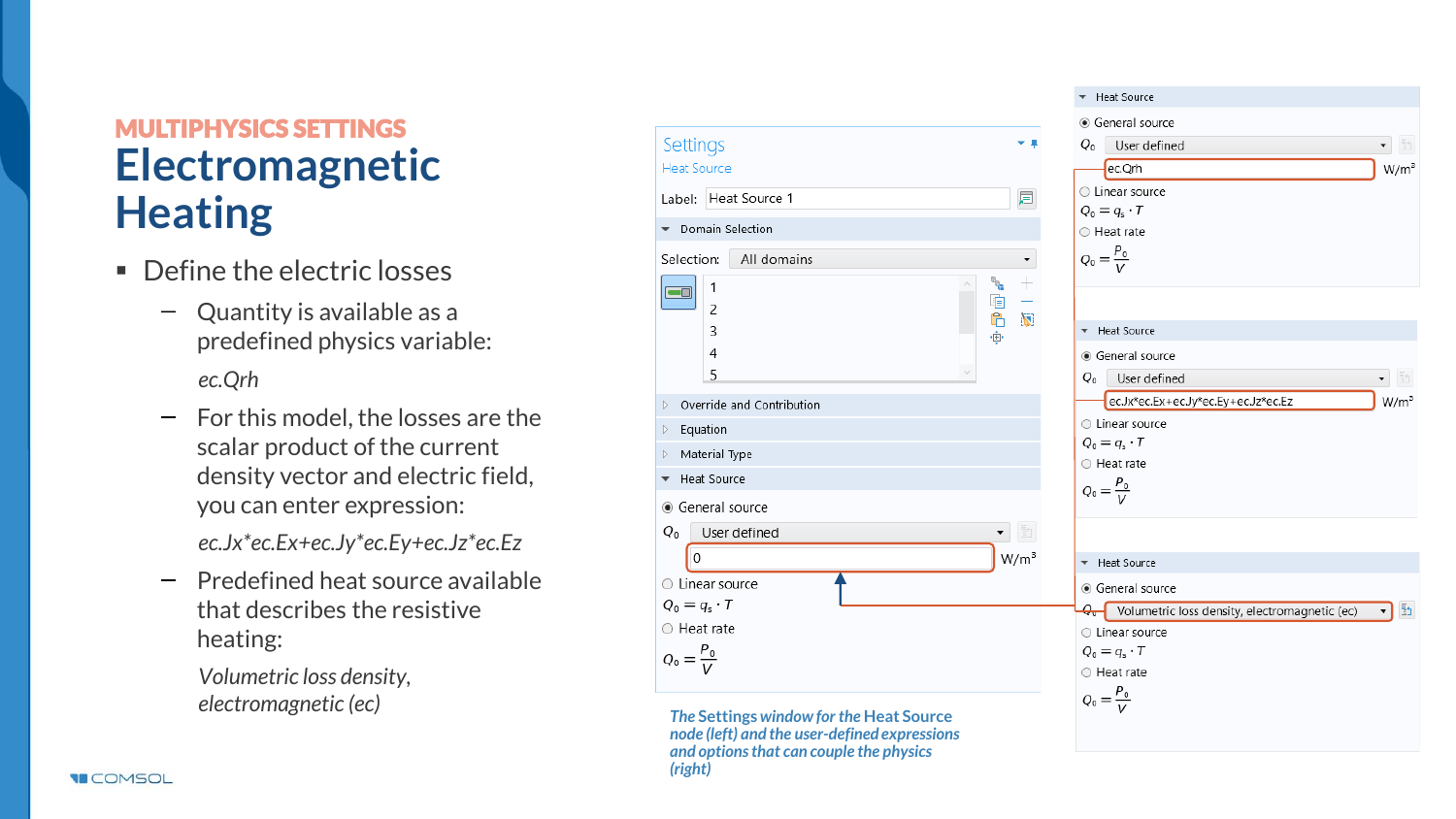## **Build the Mesh**

Build the mesh using the default settings



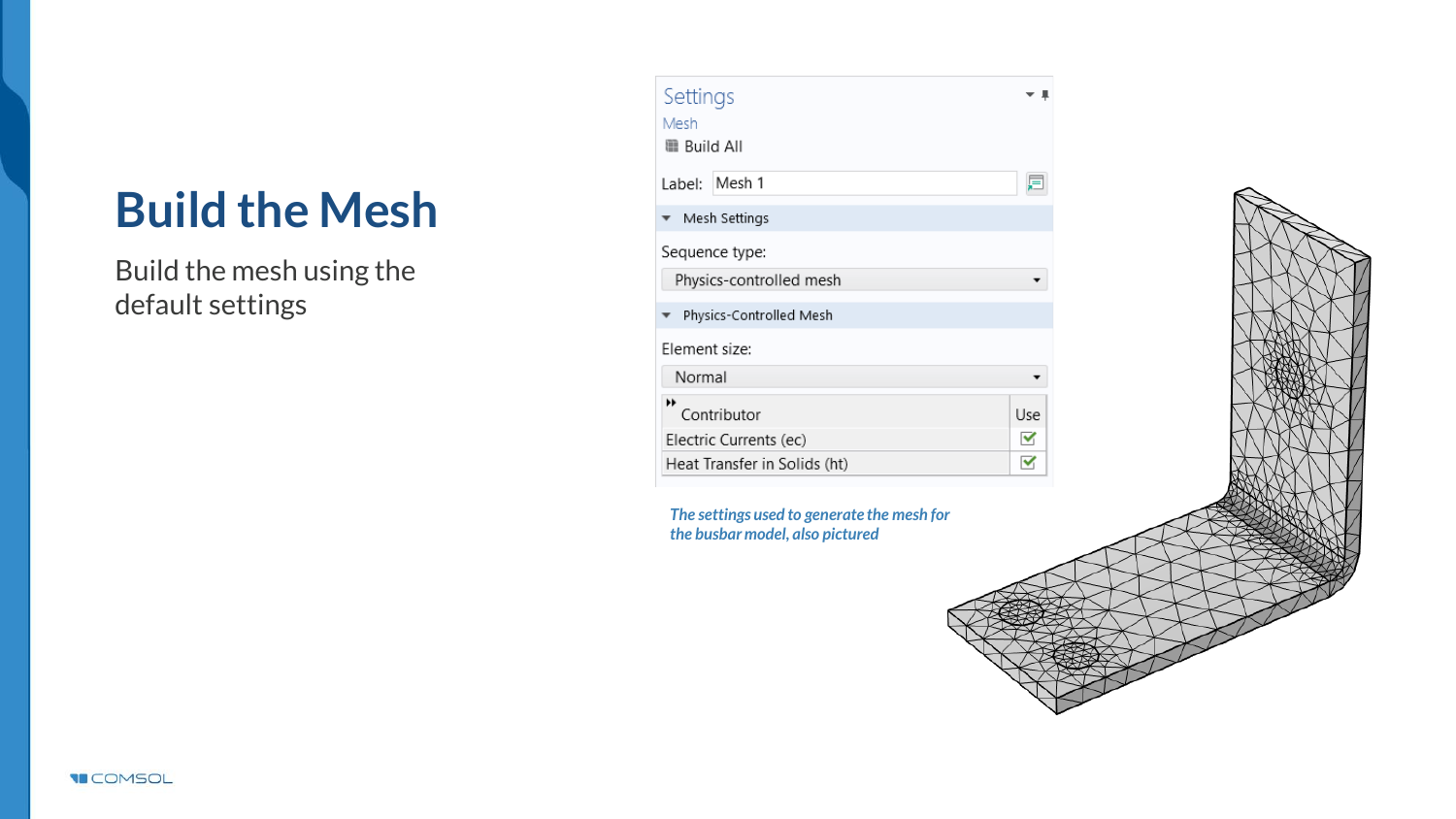### **Run the Study**

- Add a *Stationary* study
- Compute the model

| The Add Study window, wherein       |
|-------------------------------------|
| the Stationary study is selected to |
| be added to the model               |

| Add Study<br>$+$ Add Study                                                   | $\blacksquare$ |  |  |  |
|------------------------------------------------------------------------------|----------------|--|--|--|
| Studies                                                                      |                |  |  |  |
| 4 % General Studies                                                          |                |  |  |  |
| $\mathbb E$ Stationary                                                       |                |  |  |  |
| ∐ Time Dependent                                                             |                |  |  |  |
| ob Preset Studies for Selected Physics Interfact                             |                |  |  |  |
| $>$ ^⊗ Heat Transfer in Solids                                               |                |  |  |  |
| े ^® Electric Currents                                                       |                |  |  |  |
| <sup>⊳</sup> থ^ More Studies                                                 |                |  |  |  |
| ☆ ^® Preset Studies for Some Physics Interfaces<br><sup>∿®</sup> Empty Study |                |  |  |  |
|                                                                              |                |  |  |  |
| Physics interfaces in study                                                  |                |  |  |  |
| Physics                                                                      | Solve          |  |  |  |
| Electric Currents (ec)                                                       | ✔              |  |  |  |
| ✔<br>Heat Transfer in Solids (ht)                                            |                |  |  |  |
| Multiphysics couplings in study                                              |                |  |  |  |
| Multiphysics couplings                                                       | Solve          |  |  |  |